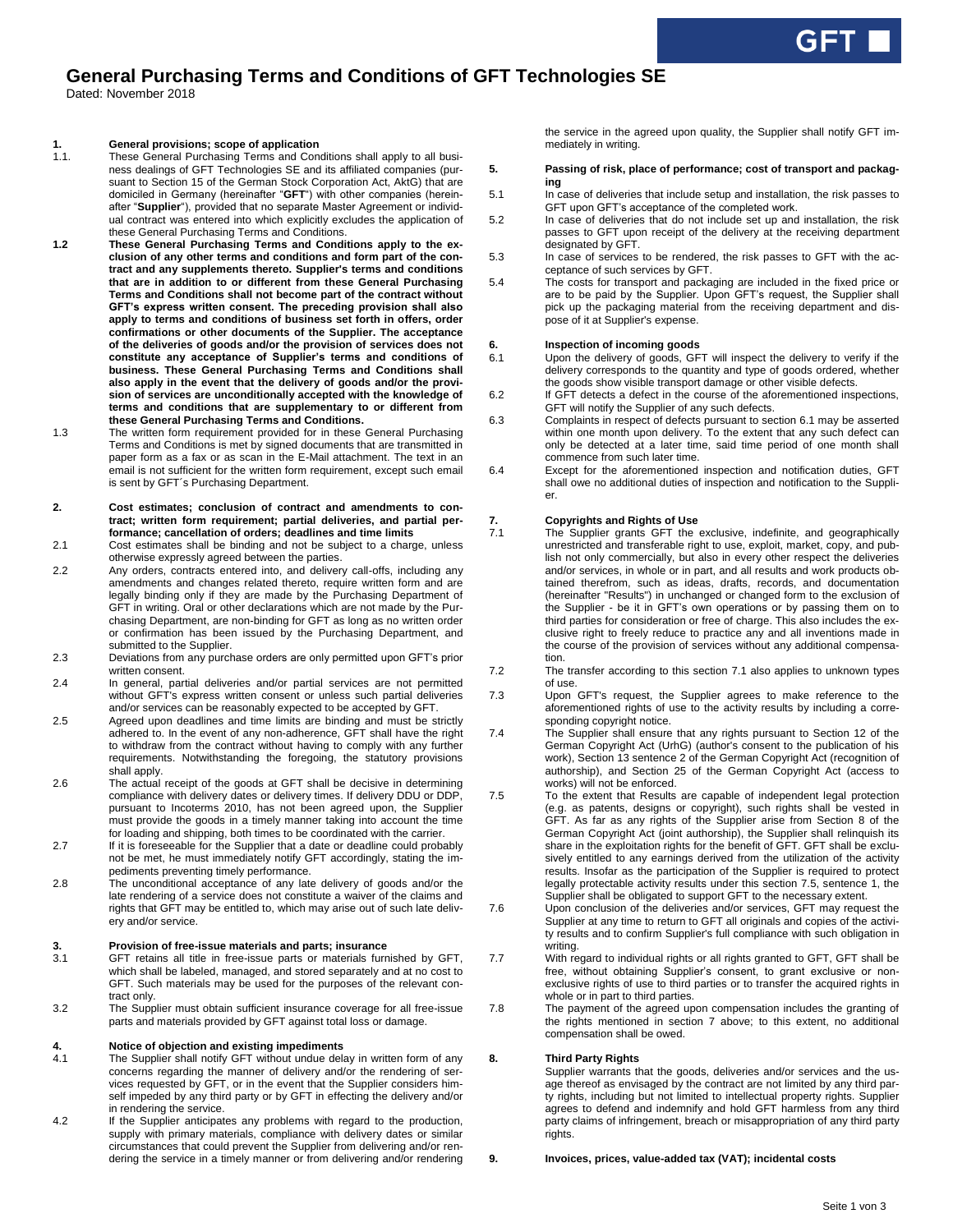- 9.1 For each order, an invoice shall be issued. Invoices for partial payments and final invoices are to be explicitly designated as such. Invoices without any particular designation shall be deemed final invoices.
- 9.2 In compliance with the statutory VAT provisions, the invoice shall include at least the following information: the ordering department, the date of order, the order number, the tax ID-number issued by the tax authority or the Supplier's VAT-ID number, the shipping address, the receiving department, and the purchase order number (PO number).
- 9.3 The price specified in the contract is a fixed price, including all ancillary services and excluding any additional payment demands. The fixed price does not include the Supplier's legally owed VAT. The reimbursement of VAT requires that the Supplier is entitled and obligated under the relevant statutory provisions to separately charge such tax and that this tax is stated separately in accordance with statutory requirements.
	- 9.4 If the Supplier has contracted for the setup or the installation, and in absence of any agreement to the contrary, the Supplier shall bear all necessary incidental costs, including, but not limited to, travel expenses, unless otherwise agreed.

## **10. Improvement of price and/or terms**

If the Supplier reduces its prices or improves its conditions in the time period between its offer and the delivery and/or the rendering of the service, the prices and terms valid on the day of the delivery and/or acceptance of service shall apply.

### **11. Payments, discounts, commencement of the payment term; agreement on partial payments**

- 11.1 Payment will be made by bank transfer to Supplier's bank account, as indicated on the invoice.
- 11.2 At GFT's option, the payment term shall be 14 days, less 3% discount, or
- 30 days net.
- 11.3 The payment term shall commence upon the receipt of the complete and auditable final invoice, within the meaning of section 9.2, by the department indicated in the order, but not prior to the day of the complete delivery or the unconditional acceptance of the completed service.
- 11.4 In the event of agreed upon partial payments, the payment term shall commence on the date of receipt of an auditable partial invoice, but not before an agreed collateral has been provided.
- 11.5 The timeliness of the payment by GFT is determined by the time of handing over the bank transfer order to the bank/financial institution or the day of mailing the check.
- 11.6 The flat default interest rate applicable in the event of GFT's default, shall be 5 % p.a.

# **12.** Liability for defects<br>12.1 If any defects are de

- If any defects are detected prior to or upon the passing of risk or should such defects occur during the periods of limitation mentioned in sections 12.7 and 12.8, the Supplier shall be obligated at his own expense to either remove the defects, or re-deliver the goods, or re-perform the service without such defects, in each case at the election of GFT. This also applies to deliveries and/or services, the inspection of which was limited to random samples. The election of GFT shall be made in GFT´s reasonably exercised discretion.
- 12.2 If the Supplier does not render the supplementary performance within a reasonable period of time to be determined by GFT, GFT shall be entitled to withdraw from the contract, in whole or in part, without liability to pay damages, or to demand a reduction of the purchase price, or perform such removal of defect or re-delivery itself, or cause it to be performed by a third party, in each case at the expense of the Supplier, and to demand damages instead of the performance. Section 281 subsection 2 and section 323 subsection 2 of the German Civil Code (BGB) remain unaffected.
- 12.3 The rectification of defects can be performed at the expense of the Supplier without setting a time limit, if:
	- delivery is made after the Suplier´s default has occurred or
	- GFT has a particular interest in the immediate supplementary performance on account of preventing its own default, or on account of any other emergency, and if GFT cannot be reasonably expected to first notify the Supplier with a demand to remove the defect within a reasonable period of time.
- 12.4 Any further or other statutory claims remain unaffected.
- 12.5 Insofar as the Supplier redelivers or removes the defect in connection with its obligation to remove defects, the time limits set forth in sections 12.7 and 12.8 will start to run again.
- 12.6 The Supplier shall bear the costs and the risk of returning defective delivery items.
- 12.7 Liability claims for material defects are subject to a limitation period of three years, unless applicable law provides for longer periods.
- 12.8 Liability claims for defects of title are subject to a limitation period of three years, unless applicable law provides for longer periods.
- 12.9 The limitation period begins with the passing of risk pursuant to sections 5.1 to 5.3.
- 12.10 In the event of deliveries to locations, at which GFT performs work outside its place of business, the limitation period shall begin, in derogation of section 12.9, with the acceptance by GFT's customer, but no later than one year after the passing of risk.

## **13. Verification of good and clear title/duty to notify**

GFT considers the delivery of products, which are free of any defects in title, as an essential part of the contract. The Supplier therefore undertakes to verify good and clear title regarding the delivery and the service and to notify GFT of any conflicting industrial property rights of third parties. A violation of these duties is subject to the regular statutory period of limitation.

## **14. Confidentiality**

- 14.1 The Supplier undertakes to comply with the statutory data protection provisions, including but not limited to the DSGVO and the BDSG, and to keep confidential all information obtained from GFT's sphere, in particular business secrets, documents and information about GFT, and all work results and findings obtained in connection with a purchase order and to not disclose them to any third party, publish or otherwise exploit them. This applies in particular with regard to all information arising from the use of technical and human resources that Supplier is not entitled to, and with regard to safety-relevant and personal data that Supplier becomes aware of.
- 14.2 The documents made available to the Supplier and other records and files are to be stored in such a manner as to ensure access only to those of Supplier's employees that were named to GFT in connection with the respective purchase order. The documents are to be returned to GFT after completion of the purchase order. Supplier is not entitled to retain any documents or records, regardless of the legal basis for any such right of retention.
- 14.3 Supplier will obligate according to sections 14.1 and 14.2 all individuals who are entrusted by Supplier with the processing/fulfilment of an order, even for the time following the completion of the order/leaving the employ of the Supplier. The Supplier has to effect these obligations in writing and submit them upon GFT's request. The Supplier will announce the concerned group of people by name upon GFT's request. The Supplier will seek to ensure with all due diligence that this group of people keep any information obtained from GFT's sphere of operation strictly confidential and prevent misuse. GFT is to be informed immediately, if there is any indication that in addition to the mentioned group of people other third parties could have obtained knowledge of information referred to in section 14.1 hereunder.
- 14.4 The Supplier shall immediately notify GFT of any suspected violations of secrecy and/or privacy obligations and indication-based audits by regulatory authorities, if they relate to GFT data.
- 14.5 Furthermore, the Supplier undertakes to maintain strict confidence about the entire contents of the contractual relationship with GFT. The foregoing provision does not apply to Supplier's legal advisors. The aforementioned confidentiality obligations especially includes any reference to the existence of contractual relationships with GFT. If Supplier wants to reference the contractual relationship with GFT, regardless whether online or in print documents, he has to obtain GFT´s prior approval. Such approval is at GFT´s sole discretion.
- 14.6 All preceding obligations in accordance with this section 14 shall survive indefinitely, even after the completion of a purchase order.

### **15. Passing on of orders to third parties; assignment of work to subcontractors**

The passing on of orders to third parties and the assignment of work to subcontractors shall not be permitted without the express written consent of GFT and shall entitle GFT to withdraw from the contract, in whole or in part, and to claim damages.

## **16. Assignment of claims**

Claims against GFT may only be assigned with GFT's prior written consent.

## **17. Deterioration of Supplier's financial position; Supplier's insolvency**

- 17.1 If the Supplier's position should materially deteriorate, and should such deterioration jeopardize the delivery and/or performance, in whole or in part, GFT shall be entitled to withdraw from the contract, in whole or in part, or to terminate the contract, in whole or in part.
- 17.2 If a preliminary liquidator is appointed or an insolvency proceeding is initiated as to the Supplier's assets, GFT shall be entitled to withdraw from the contract, in whole or in part, or to terminate the contract, in whole or in part.

## **18. Certificates of origin**

The Supplier declares that the goods manufactured by Supplier within the framework of the purchase order were manufactured within the European Union. At the request of GFT, Supplier agrees to submit appropriate taxrelevant certificates of origin, or to indicate the country of origin on its delivery slips.

# **19. Minimum wage**

The Supplier has implemented the statutory provisions of the Minimum Wage Act (Mindestlohngesetz, MiLoG) in any employment contracts between GFT and Supplier, and agrees to comply with these statutory provisions in its employment contracts and to pay its workers no less than the minimum compensation owed under said statutory provisions.